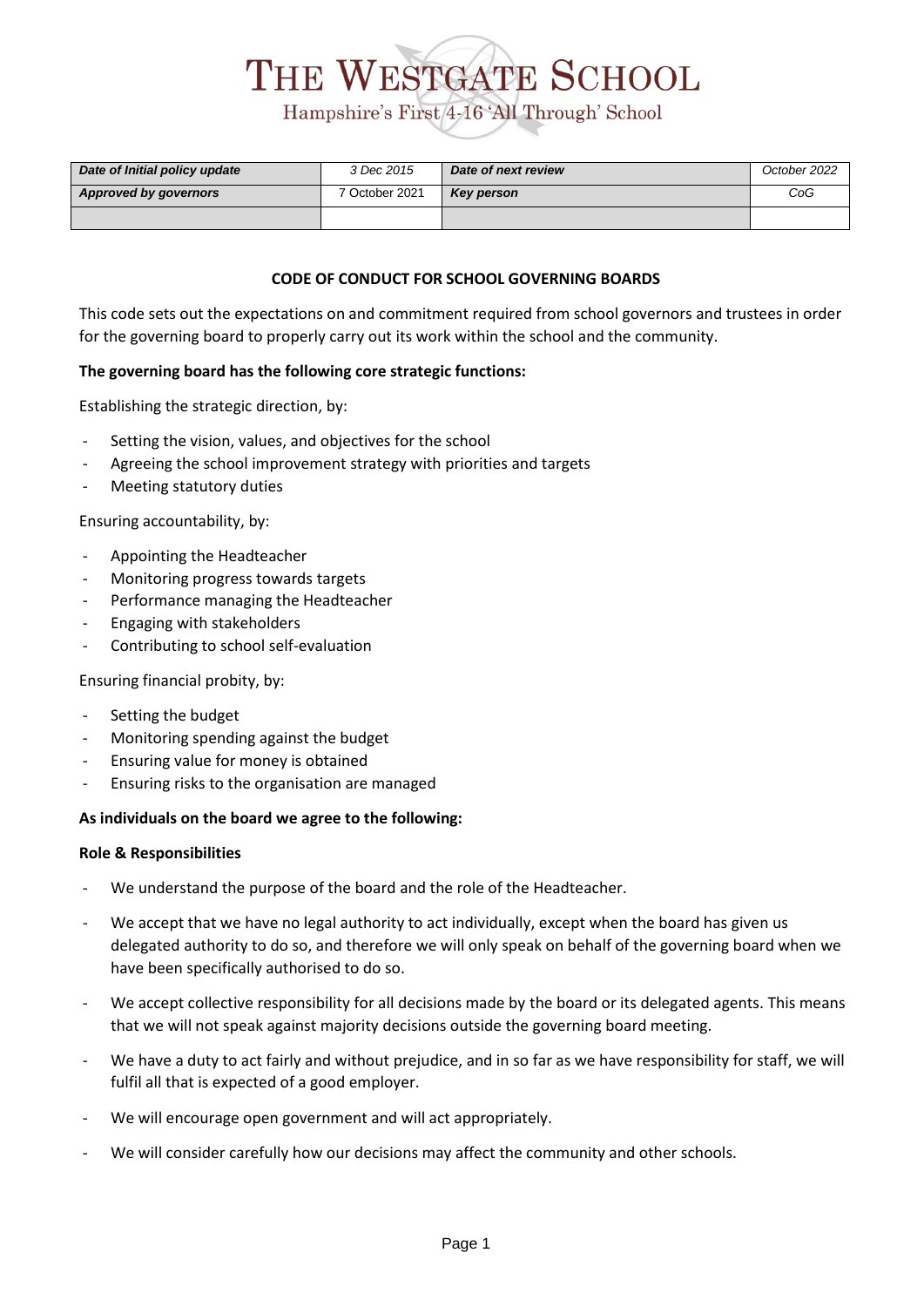- We will always be mindful of our responsibility to maintain and develop the ethos and reputation of our school. Our actions within the school and the local community will reflect this.
- In making or responding to criticism or complaints affecting the school we will follow the procedures established by the governing board.
- We will actively support and challenge the Headteacher.

#### **Commitment**

- We acknowledge that accepting office as a governor involves the commitment of significant amounts of time and energy.
- We will each involve ourselves actively in the work of the governing board, and accept our fair share of responsibilities, including service on committees or working groups.
- We will make full efforts to attend all meetings and where we cannot attend explain in advance why we are unable to.
- We will get to know the school well and respond to opportunities to involve ourselves in school activities.
- We will visit the school, with all visits to school arranged in advance with the staff and undertaken within the framework established by the governing board and agreed with the Headteacher.
- We will consider seriously our individual and collective needs for training and development, and will undertake relevant training
- We accept that in the interests of open government, our names, terms of office, roles on the governing body, category of governor and the body responsible for appointing us will be published on the school's website.

#### **Relationships**

- We will strive to work as a team in which constructive working relationships are actively promoted.  $\Box$  We will express views openly, courteously and respectfully in all our communications with other governors.
- We will support the chair in their role of ensuring appropriate conduct both at meetings and at all times.
- We are prepared to answer queries from other governors in relation to delegated functions and take into account any concerns expressed, and we will acknowledge the time, effort and skills that have been committed to the delegated function by those involved.
- We will seek to develop effective working relationships with the headteacher, staff and parents, the local authority and other relevant agencies and the community.

### **Confidentiality**

- We will observe complete confidentiality when matters are deemed confidential or where they concern specific members of staff or pupils, both inside or outside school
- We will exercise the greatest prudence at all times when discussions regarding school business arise outside a governing board meeting.
- We will not reveal the details of any governing board vote.